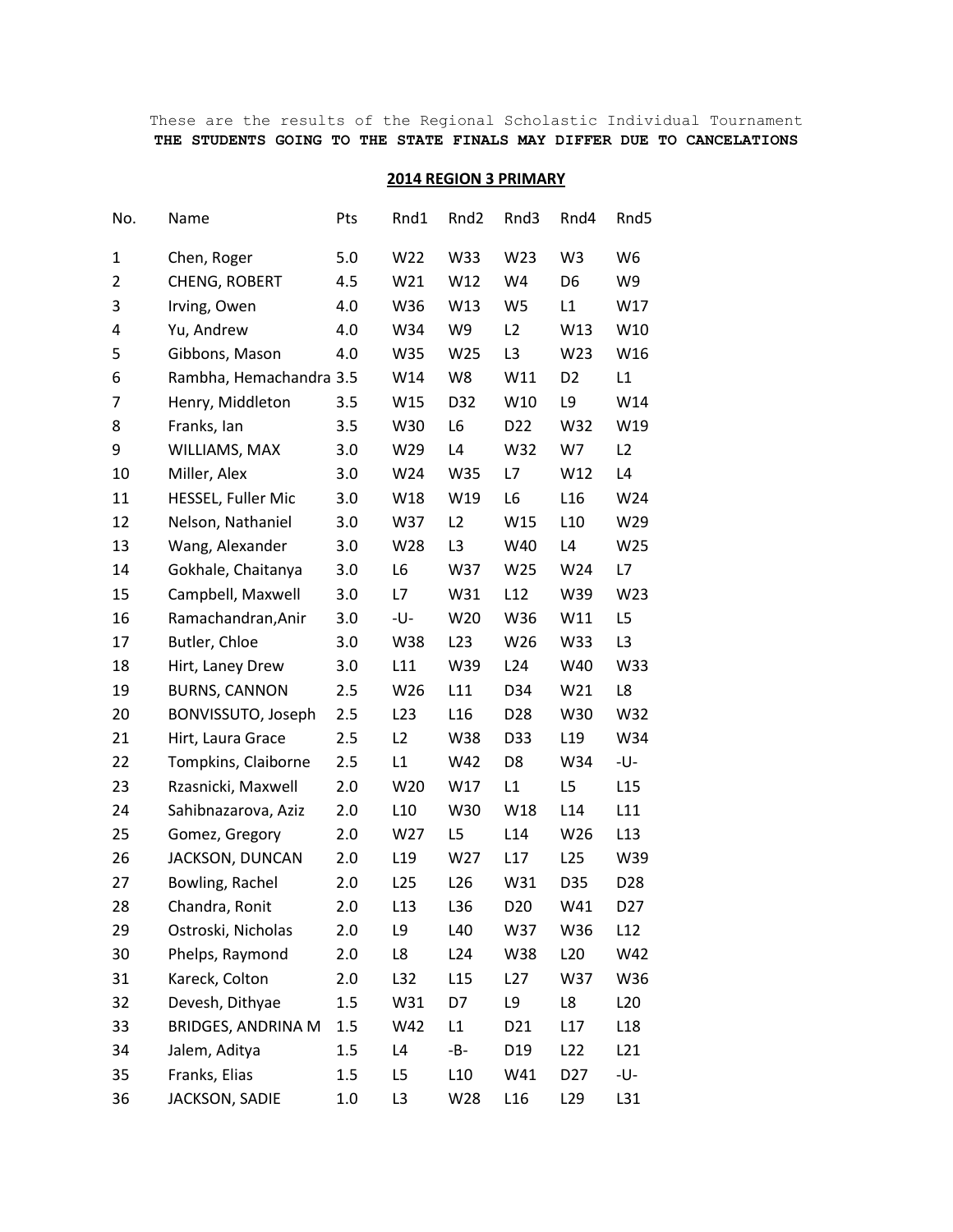| 37 | Koon, Connor                     | 1.0           | L <sub>12</sub> | L <sub>14</sub> | L <sub>29</sub> | L31             | -B-             |
|----|----------------------------------|---------------|-----------------|-----------------|-----------------|-----------------|-----------------|
| 38 | Neuman, Mabry                    | 1.0           | L17             | L <sub>21</sub> | L30.            | D42             | D41             |
| 39 | MCMINN, MATTHEW                  | 1.0           | -U-             | L18             | W42             | L <sub>15</sub> | L26.            |
| 40 | <b>BANDACCARI, ETHAN</b>         | $-1.0$        | -U-             | W29             | L13             | L <sub>18</sub> | -U-             |
| 41 | Sahibnazarova, Robiyahon 1.0 -H- |               |                 | -N-             | L35             | L <sub>28</sub> | D <sub>38</sub> |
| 42 | MEILER, Jonas                    | $0.5^{\circ}$ | L33             | L22             | L39             | D38             | 130             |

# **2014 REGION 3 ELEMENTARY**

| No.            | Name                 | Pts     | Rnd1            | Rnd <sub>2</sub> | Rnd3            | Rnd4            | Rnd5           |
|----------------|----------------------|---------|-----------------|------------------|-----------------|-----------------|----------------|
| 1              | Dai, Wei             | 4.5     | W26             | W <sub>5</sub>   | W9              | W8              | D <sub>2</sub> |
| $\overline{2}$ | Chandra, Dhruv       | 4.0     | W12             | W7               | W8              | D <sub>3</sub>  | D <sub>1</sub> |
| 3              | Koli, Tanuj          | 4.0     | W16             | W15              | W4              | D <sub>2</sub>  | D5             |
| 4              | ESQUIVEL, Joshua     | 4.0     | W22             | W13              | L <sub>3</sub>  | W14             | W10            |
| 5              | Barton, Aden         | 3.5     | W17             | L1               | W <sub>6</sub>  | W15             | D <sub>3</sub> |
| 6              | Illukpitiya, Chirath | 3.5     | W24             | W11              | L5              | W20             | D7             |
| 7              | Gough, Turner        | 3.5     | W29             | L2               | W21             | W19             | D <sub>6</sub> |
| 8              | Jarnigan, Noah       | 3.0     | W14             | W10              | L2              | L1              | W17            |
| 9              | Tang, Colin          | 3.0     | W25             | W20              | L1              | L10             | W13            |
| 10             | Campbell, Harrison   | 3.0     | W28             | L8               | W18             | W9              | L4             |
| 11             | Chen, Emilio A       | 3.0     | W18             | L6               | W12             | L13             | W16            |
| 12             | Wang, Adam           | 3.0     | L2              | W21              | L11             | W25             | W15            |
| 13             | Butler, Connor       | 3.0     | W30             | L4               | W25             | W11             | L9             |
| 14             | CHANG, LEO King      | 3.0     | L8              | W27              | W26             | L4              | W19            |
| 15             | Jalem, Arya          | 2.0     | W19             | L <sub>3</sub>   | W17             | L <sub>5</sub>  | L12            |
| 16             | SAM, Zechariah       | 2.0     | L <sub>3</sub>  | W29              | L20             | W24             | L11            |
| 17             | Sha, Eric            | 2.0     | L5              | W23              | L15             | W26             | L8             |
| 18             | Tang, Yashu          | 2.0     | L11             | W30              | L10             | L21             | W22            |
| 19             | SAIN, MIchael Asho   | 2.0     | L15             | W28              | W23             | L7              | L14            |
| 20             | Devesh, Krutin       | 2.0     | W23             | L9               | W16             | L6              | -U-            |
| 21             | Taylor, Connor       | 2.0     | W27             | L12              | L7              | W18             | -U-            |
| 22             | Funk, Henry          | 2.0     | L4              | L25              | W30             | W29             | L18            |
| 23             | Nunez, Matthew       | 2.0     | L <sub>20</sub> | L17              | L <sub>19</sub> | W28             | W27            |
| 24             | SMITHERMAN, Zach     | 1.5     | L6              | L <sub>26</sub>  | W27             | L16             | D30            |
| 25             | Edwards, Ethan       | $1.0\,$ | L9              | W22              | L13             | L12             | -U-            |
| 26             | JACKSON, Graham      | 1.0     | L1              | W24              | L14             | L17             | -U-            |
| 27             | Benitone, Hastings   | 1.0     | L21             | L14              | L24             | W30             | L23            |
| 28             | Horton, Brock        | 1.0     | L10             | L <sub>19</sub>  | L <sub>29</sub> | L23             | $-B-$          |
| 29             | Britt, Ethan         | 1.0     | L7              | L <sub>16</sub>  | W28             | L <sub>22</sub> | -U-            |
| 30             | HOLCOMB, ISAAC       | 0.5     | L13             | L <sub>18</sub>  | L22             | L27             | D24            |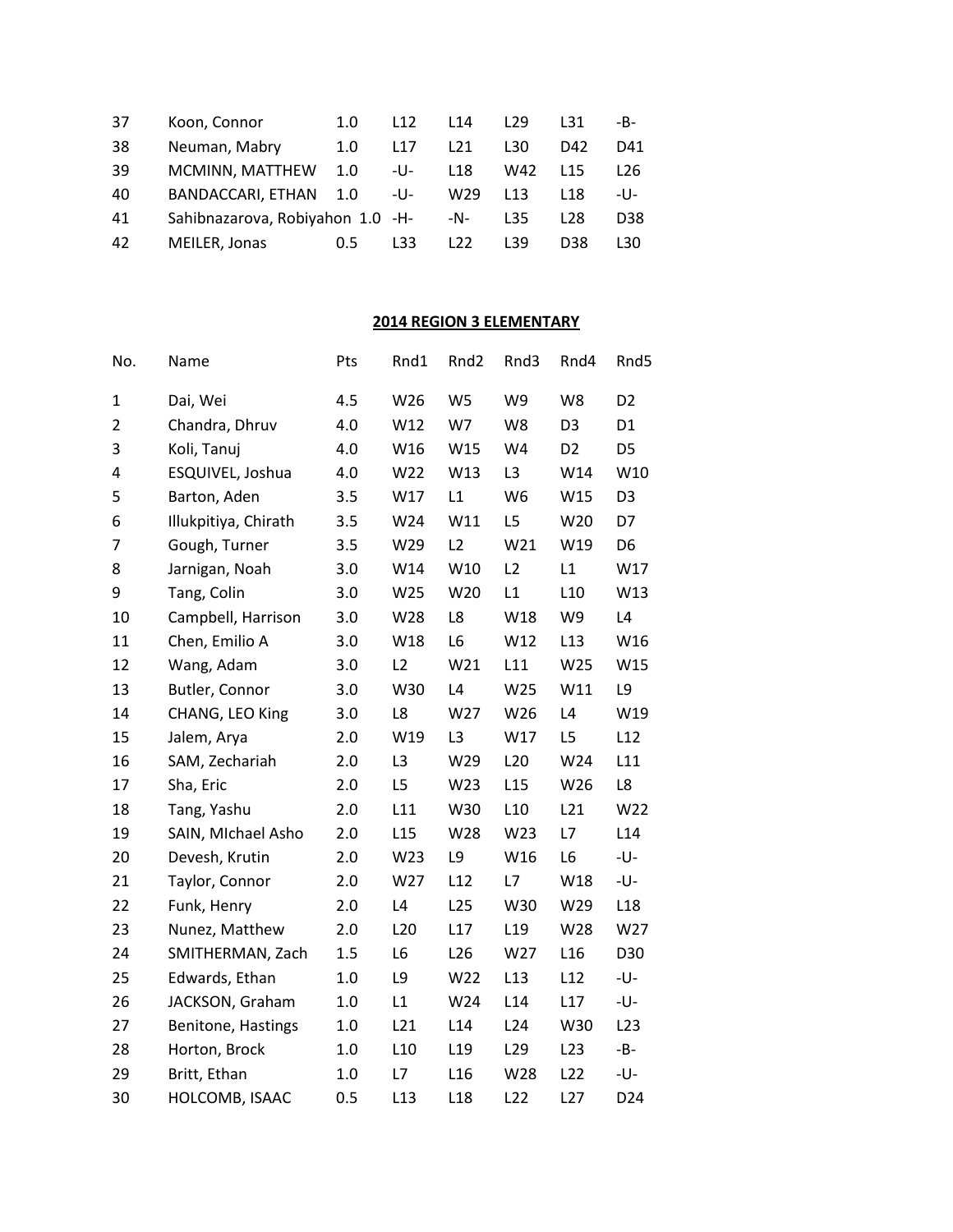## **2014 REGION 3 JUNIOR HIGH**

| No.            | Name                        | Pts     | Rnd1           | Rnd <sub>2</sub> | Rnd3            | Rnd4            | Rnd5            |
|----------------|-----------------------------|---------|----------------|------------------|-----------------|-----------------|-----------------|
| 1              | Campbell, Joshua A          | 5.0     | W19            | W13              | W8              | W <sub>3</sub>  | W4              |
| $\overline{2}$ | Pao, Lucas Ping             | 4.0     | W11            | W <sub>6</sub>   | L3              | W <sub>5</sub>  | W8              |
| 3              | Sitaram, Sailesh            | 3.5     | W17            | W10              | W <sub>2</sub>  | L1              | D7              |
| 4              | Zhang, Vincent              | 3.5     | W20            | W9               | D <sub>5</sub>  | W15             | L1              |
| 5              | Zhao, Shijie "jack          | 3.5     | W22            | W14              | D <sub>4</sub>  | L2              | W15             |
| 6              | Lewis, Jack                 | 3.5     | W16            | L2               | W12             | D14             | W13             |
| 7              | Jagasia, Puja               | 3.5     | W26            | L8               | W <sub>20</sub> | W10             | D <sub>3</sub>  |
| 8              | Hahamyan, Henrik            | 3.0     | W21            | W7               | L1              | W9              | L2              |
| 9              | Illukpitiya, Binula         | 3.0     | W23            | L4               | W21             | L8              | W14             |
| 10             | Mudiam, Pranav              | 3.0     | W27            | L3               | W18             | L7              | W16             |
| 11             | BONVISSUTO, ANTHONY 3.0     |         | L2             | W27              | W16             | L13             | W17             |
| 12             | MIRANDA, JESUS              | 3.0     | L13            | W19              | L6              | W25             | W18             |
| 13             | Morphett, John Car          | 2.5     | W12            | L1               | D <sub>15</sub> | W11             | L <sub>6</sub>  |
| 14             | Bowling, Michael R          | 2.5     | W18            | L5               | W25             | D <sub>6</sub>  | L9              |
| 15             | Elrod-Erickson, Morgan 2.5  |         | W25            | W24              | D <sub>13</sub> | L4              | L5              |
| 16             | SAM, SOLOMON                | 2.0     | L <sub>6</sub> | W17              | L11             | W20             | L10             |
| 17             | Gomez, Kevin                | 2.0     | L <sub>3</sub> | L <sub>16</sub>  | W24             | W23             | L11             |
| 18             | Kareck, Josiah              | 2.0     | L14            | $-B-$            | L10             | W22             | L12             |
| 19             | <b>Bitterling, Nicholas</b> | 2.0     | L1             | L12              | W27             | L21             | W25             |
| 20             | MIRANDA, JOSE               | 2.0     | L4             | W23              | L7              | L16             | W26             |
| 21             | Taylor, Zach                | 2.0     | L8             | W26              | L9              | W19             | -U-             |
| 22             | Harman, Elijah              | 2.0     | L5             | L25              | W26             | L <sub>18</sub> | W24             |
| 23             | MIN, SI THU                 | 1.5     | L9             | L20              | $-B-$           | L17             | D <sub>27</sub> |
| 24             | Loh, Earl                   | 1.5     | -H-            | L15              | L17             | W27             | L <sub>22</sub> |
| 25             | Fowler, Cade                | 1.0     | L15            | W22              | L14             | L12             | L <sub>19</sub> |
| 26             | Bitterling, Alexander       | $1.0\,$ | L7             | L21              | L22             | $-B-$           | L <sub>20</sub> |
| 27             | ABBAS, SHAHD                | 0.5     | L10            | L11              | L <sub>19</sub> | L24             | D <sub>23</sub> |

### **2014 REGION 3 HIGH SCHOOL**

| No.          | <b>Name</b>      | Pts | Rnd1            | Rnd <sub>2</sub> | Rnd3           | Rnd4           | Rnd5 |
|--------------|------------------|-----|-----------------|------------------|----------------|----------------|------|
| $\mathbf{1}$ | Weishaar, Luke   | 4.5 | W <sub>13</sub> | W12              | W4             | D <sub>2</sub> | W3   |
| 2            | Tomlin, Nicholas | 4.0 | W8              | W5.              | D3             | D1             | W6.  |
| 3            | Weishaar, Rachel | 3.5 | W <sub>10</sub> | W7               | D <sub>2</sub> | W11            |      |
| 4            | Steed, Adam      | 3.5 | W6              | W14              |                | D5             | W11  |